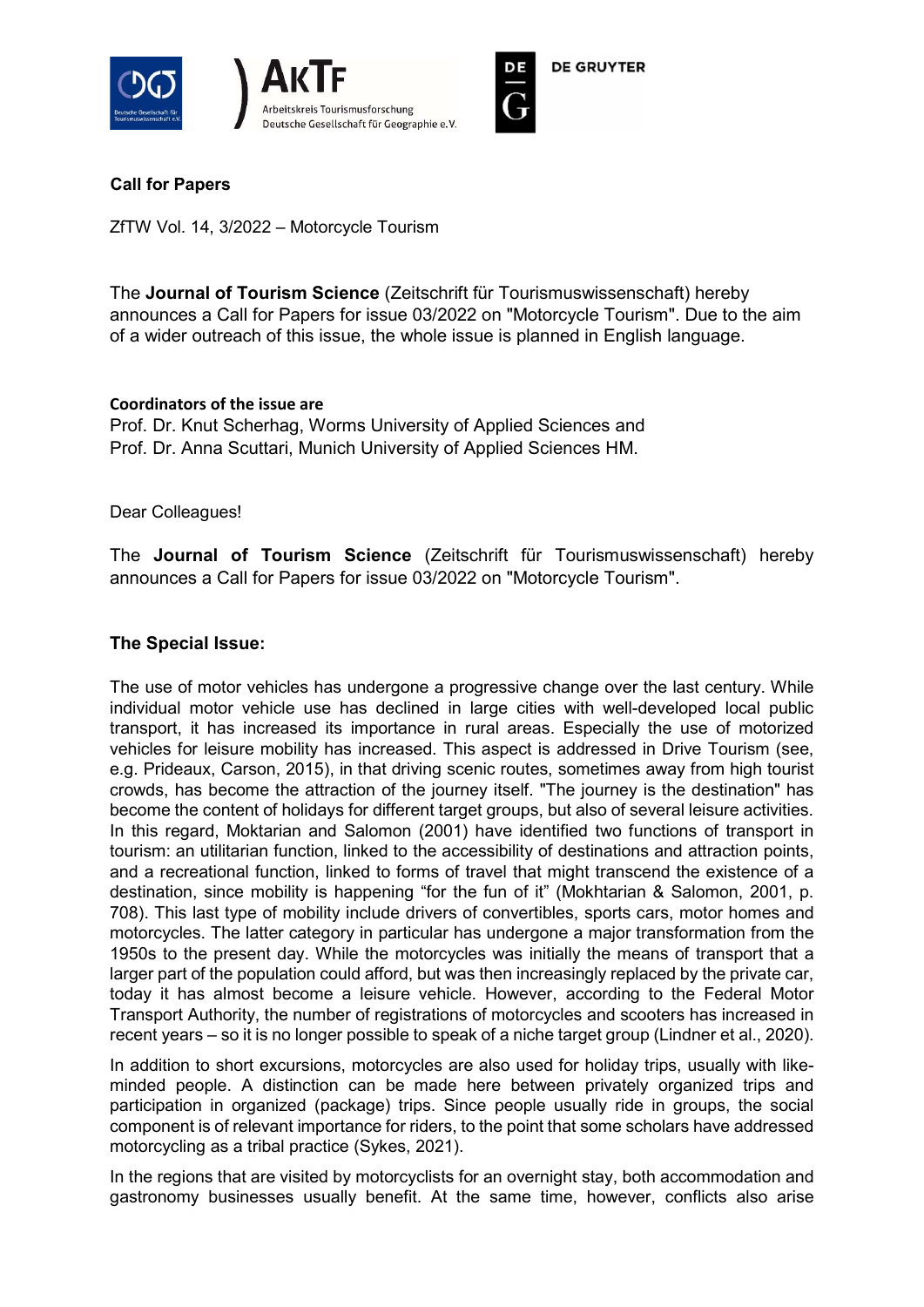





**DE GRUYTER** 

between different stakeholders in the destinations, for example due to noise emissions (Scuttari, Orsi, Bassani, 2019). For example, the Austrian province of Tyrol has imposed a ban on motorcycles louder than 95 dB(A) on individual roads between 15 April and 31 October (n.n., 2021) and the Italian province of South Tyrol has imposed restrictions on panoramic Alpine roads during the summer of 2017 and 2018 (Scuttari, Pechlaner, Erschbamer, 2021). A group active in Germany – Silent Rider – has made it as far as the German Bundestag with its concern to reduce motorcycles noise and has thus achieved media attention.

Driving tourism, thus also motorcycling for holiday purposes, is also under discussion against the backdrop of climate change and the associated climate targets for reducing  $CO<sub>2</sub>$  emissions. Is holiday driving to be rejected in principle or are compromises possible? Is there any innovation in the e-motorcycling sector that will affect the travel market? Since motorcycle tourists are currently counted among the best agers, they definitely contribute to a noticeable turnover in the tourist destinations, in addition to the expenses for adequate equipment (motorbike, clothing, accessories). Nevertheless, their importance and relevance as a tourism niche in Europe was underestimated for decades (Scol, 2016).

In the light of the above, this Special Issue will host investigation results from empirical research, but also theoretical contributions, to assess broadest possible overview of the special interest topic of motorcycle tourism. For example, the following topics could be covered:

- Significance of the motorized two-wheeler as a recreational tool;
- Economic significance of motorcycle tourism;
- Motivation of motorcyclists for a holiday trip by motorcycle;
- Leisure mobility vs. holiday mobility;
- Traver experiences on motorcycles;
- Sustainability considerations in connection with motorcycle tourism;
- Market research for motorcycle tourists;

- Social dynamics, lifestyle aspects, identity markers and tribal practices in motorcycling communities;

- Risk-taking and risk management in motorcycling;
- etc.

Accordingly, there should be room in the intended volume for theoretical-conceptual contributions, literature reviews, methodological contributions as well as empirical findings (quantitative or qualitative). Basic research or applied research contributions are welcomed as well as innovative questions and perspectives.

Colleagues who would like to submit a contribution (in English) for this issue are asked to send a full abstract of about 5,000 characters to Anna Scuttari and Knut Scherhag (anna.scuttari@hm.edu; scherhag@hs-worms.de) by January  $7<sup>th</sup>$  2022.

The completed paper (max. 15,000 characters + tables/figures and bibliography) must be submitted by April 25<sup>th</sup> 2022 and will be subject to a double-blind review process.

Please also note the author information at: https://www.degruyter.com/view/j/tw!

## **References**

Linder, C. et al. (2020): Keine Diskriminierung von Motorradfahrern, Bundestagsdrucksache 19/20778